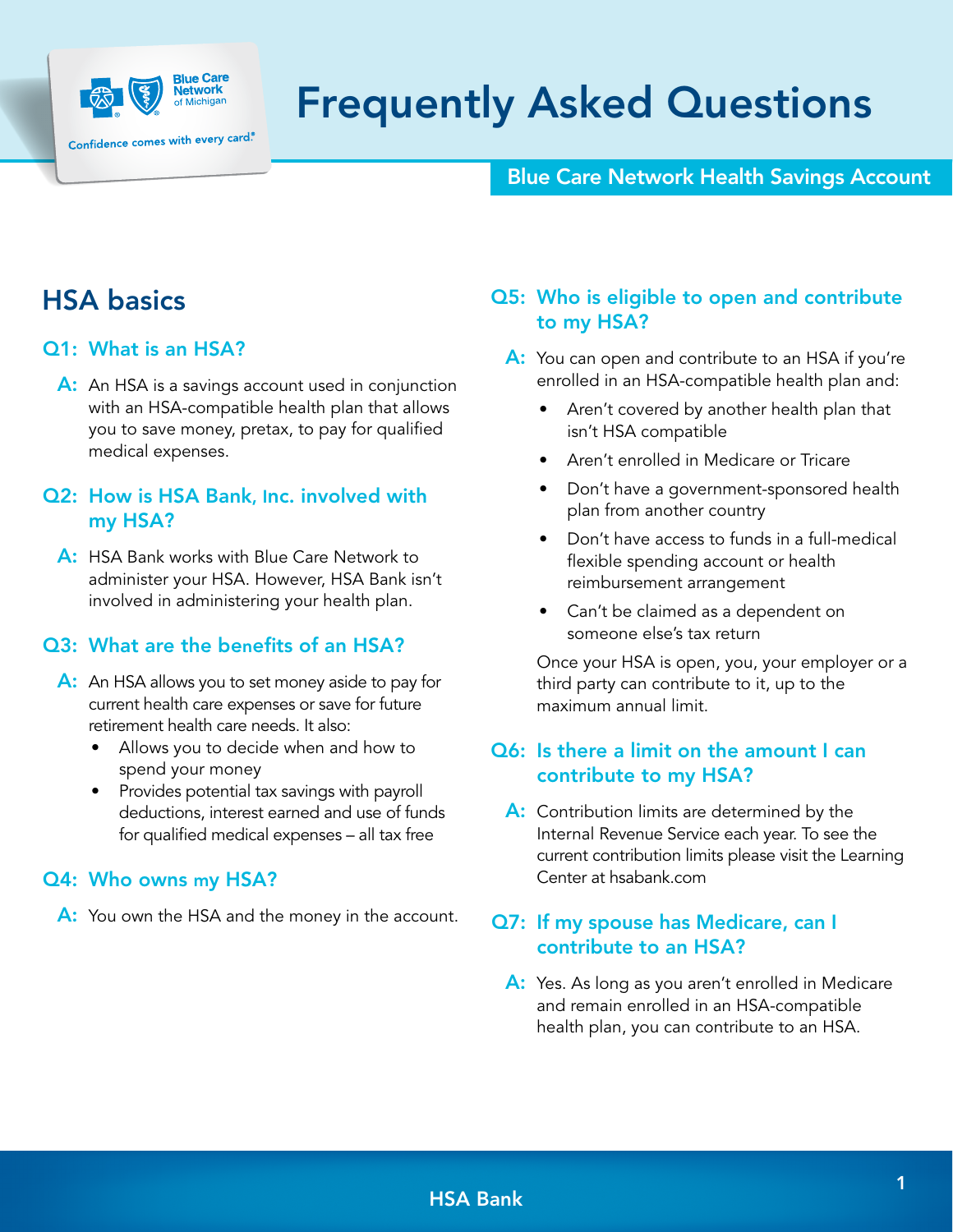## Q8: Are HSA catch-up contributions allowed?

A: Yes. An annual HSA catch-up contribution of \$1,000 is allowed for those ages 55 or older.

## Q9: Can I still have an HSA if I'm unemployed?

- A: Yes. An HSA is portable but how you use it depends on your coverage.
	- If you have an HSA when you become unemployed, the account is portable. You own the account and the money in it.
	- If you're unemployed and have an HSAcompatible health plan, you can open, contribute and use HSA funds for qualified medical expenses.
	- If you're unemployed and don't have an HSA-compatible health plan, you're not eligible to open a new HSA or contribute to an existing HSA. However, you'll still be able to access your funds from an existing HSA.

## Q10: In the event of death, what happens to my HSA funds?

- A: It's important to designate a beneficiary to make sure your HSA funds are transferred according to your wishes, without tax consequences, upon your death. Designate or change your beneficiary through your Blue Cross member account, or by completing a *Beneficiary Designation* Form.
	- If your beneficiary is your spouse, he or she can choose the owner of the HSA upon your death and may use the funds for qualified medical expenses and carry the account into retirement.
	- If the beneficiary isn't your spouse, your HSA is closed on the date of your death. Your beneficiary will receive the fair-market value of the assets in your account, which will be treated as taxable income.
	- If you choose not to designate a beneficiary, the assets in your account will be included on your final income tax return as part of your estate.

# HSA-compatible health plan

## Q1: What is an HSA-compatible health plan?

A: An HSA-compatible health plan is a health plan that meets IRS deductible, out-of-pocket maximum and coverage requirements. Typically an HSAcompatible health plan will have a relatively high deductible with lower monthly premiums.

## Q2: How does an HSA-compatible health plan work with an HSA?

A: An HSA-compatible health plan provides your health care coverage. An HSA works in conjunction with your health plan to provide additional financial stability by covering out-of-pocket health care costs, such as deductible and coinsurance, from a tax-advantaged savings account.

## Q3: Does an HSA‑compatible health plan have to be in my name for me to open an HSA?

- A: No. The health plan doesn't have to be in your name. As long as you have coverage under the plan, you're eligible to open and contribute to an HSA, assuming you meet all eligibility requirements.
- Q4: I have an HSA‑compatible health plan that doesn't cover my spouse or children. Can I use the money in my HSA to pay for my spouse or children's medical expenses?
	- A: Yes. The money in your HSA can be used to pay for qualified medical expenses for any family member who qualifies as a dependent on your tax return. However, if the dependent isn't covered under your health plan, his or her expenses won't be applied toward your deductible or out-ofpocket maximum.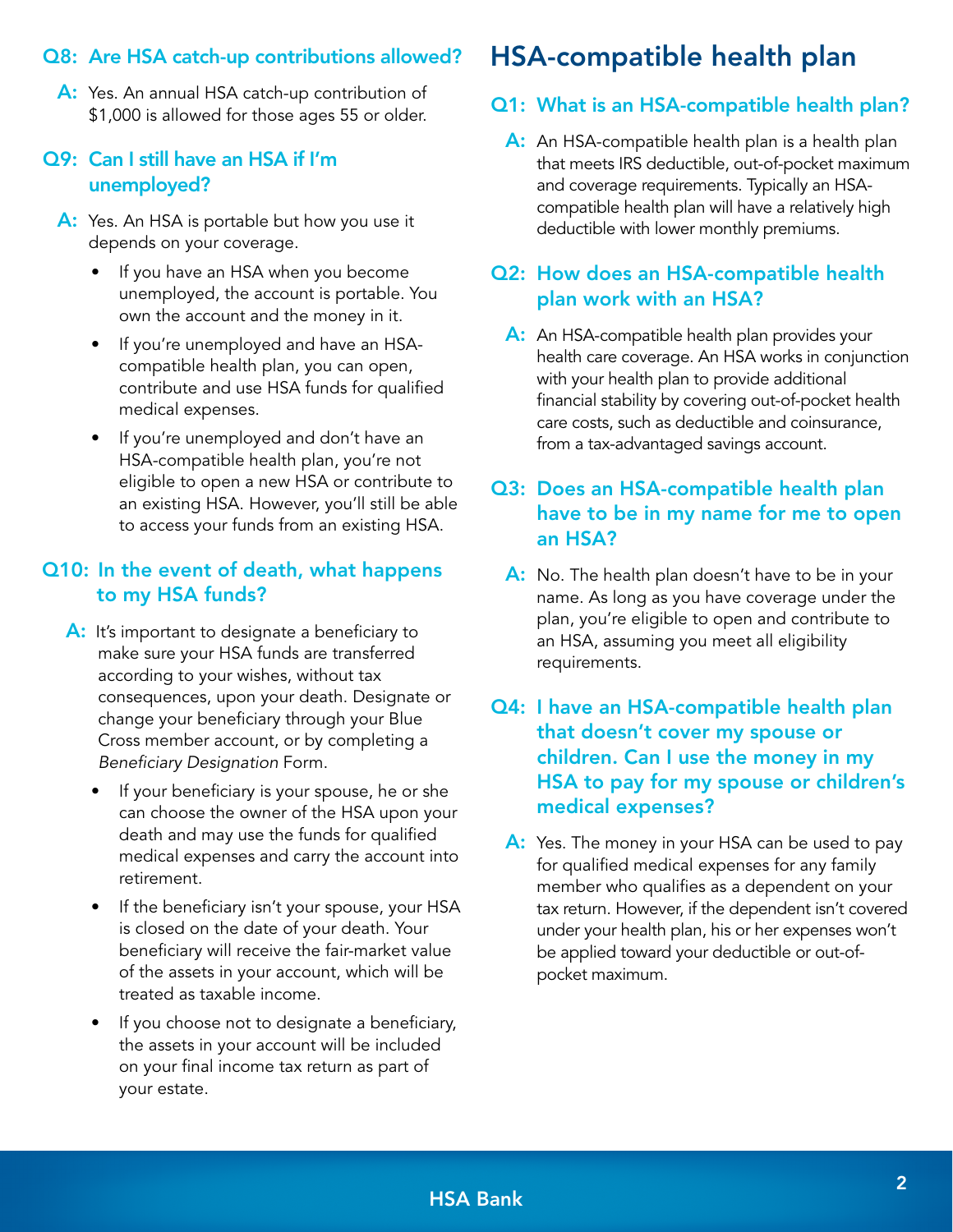# Managing HSA funds

## Q1: What is a qualified medical expense?

A: A qualified medical expense is a health care expense that is approved by the IRS. Some examples of qualified medical expenses are deductibles, coinsurances and post-deductible copayments.

 Visit [hsabank.com/hsabank/learning-center/](http://hsabank.com/hsabank/learning-center/irs-qualified-medical-expenses) [irs-qualified-medical-expenses](http://hsabank.com/hsabank/learning-center/irs-qualified-medical-expenses)\* for a list that can be used as a reference to help determine whether an expense is qualified.

## Q2: Am I limited to using money in my HSA for qualified medical expenses only?

- A: No. However, penalties may apply for nonqualified withdrawals before age 65.
	- If you're younger than 65, you'll be taxed and receive a 20 percent penalty.
	- If you're 65 or older, you'll be taxed on the money you use, but won't have to pay a penalty.

## Q3: What if I pay for qualified medical expenses out of pocket?

A: If you pay for qualified medical expenses out of pocket, you can reimburse yourself with funds from your HSA. See the *Tools and resources* section of this document for directions on how to request reimbursement through your Blue Cross member account.

## Q4: Can I transfer my HSA funds from a previous employer?

A: Yes. You'll need to complete an HSA Bank direct [transfer request form](https://www.hsabank.com/~/media/Files/CDH/Forms/hsa-direct-transfer-request-form) to have funds moved to HSA Bank.

## Q5: Who invests the money contributed into my HSA?

A: You decide whether or not to invest your HSA funds. HSA Bank offers unique opportunities to invest HSA funds in self-directed investment options. It's a great way to potentially grow HSA funds for health care expenses, or save for retirement. There is a \$1,000 HSA minimum balance required to begin investing.

# Using an HSA to save for retirement

## Q1: Can I roll money from my Individual Retirement Account into my HSA?

A: Yes. You can make a one-time roll over from your IRA into your HSA, up to the maximum contribution limit for that year (other rules may apply).

## Q2: What happens to money in my HSA when I retire?

- A: That depends:
	- If you're under age 65, retired and still have an HSA-compatible health plan, you can continue to contribute to the HSA and use the funds for qualified medical expenses.
	- If you're under age 65, retired and don't have an HSA-compatible health plan, you're no longer eligible to contribute to the HSA, but can continue to use the funds for qualified medical expenses
	- Once you're enrolled in Medicare, you're no longer eligible to contribute to the HSA, but can continue to use the funds for qualified medical expenses.
	- If you're 65 or older, you're not limited to using an HSA just for health care expenses. You may use it for other expenses, however you'll need to pay income taxes on those amounts but won't have any early withdrawal penalties.